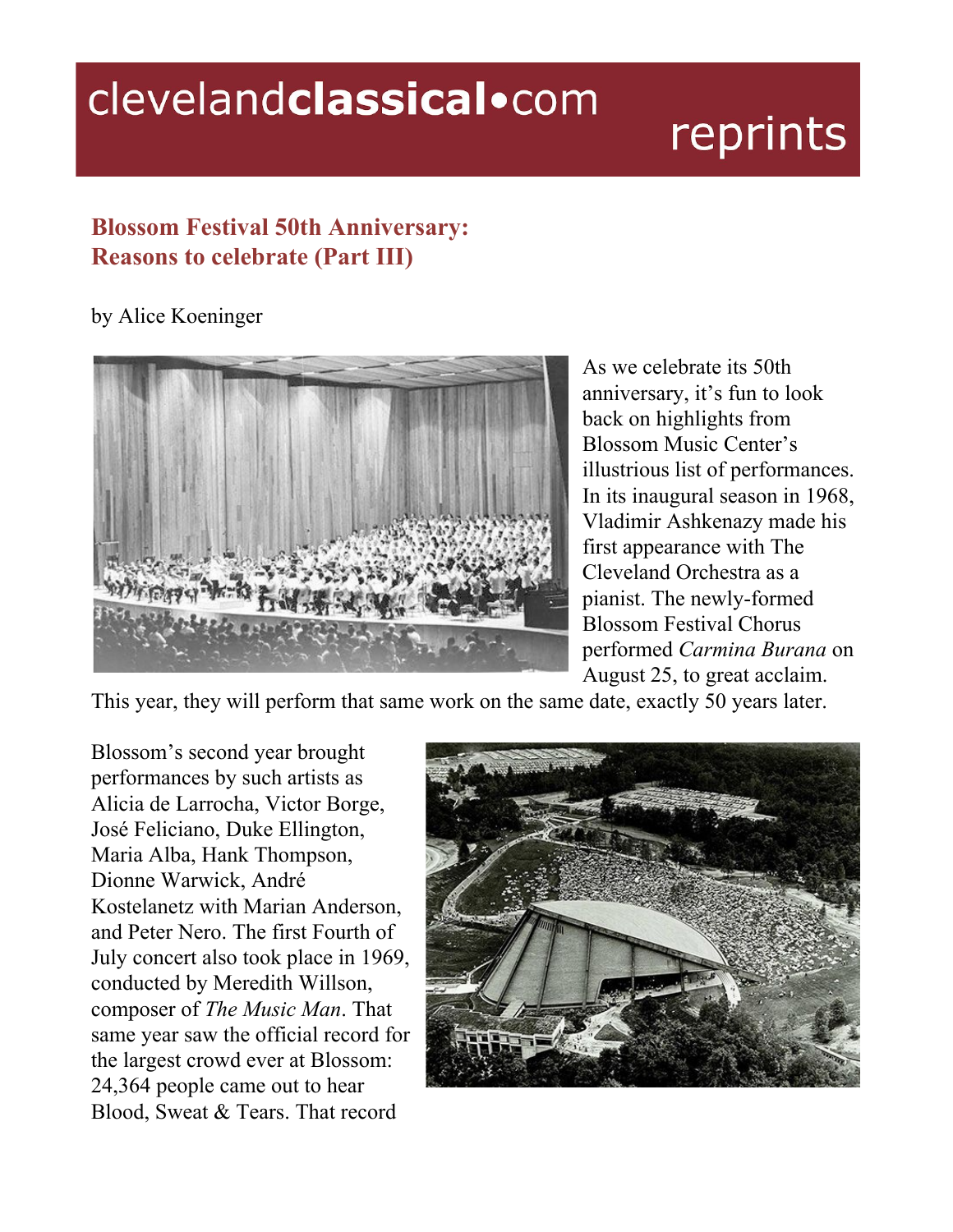was "unofficially" broken in 1973 when Pink Floyd attracted an estimated 32,000 people to Blossom's green slopes.

Leonard Bernstein conducted Mahler's Second Symphony –– his only appearance with The Cleveland Orchestra –– in 1970. While governor of Georgia, Jimmy Carter visited Blossom in 1974 as the guest of Ohio governor John Gilligan. In 1984, Big Bird made a guest appearance, and in 1985, Christoph von Dohnányi presented a fully-staged production of *The Magic Flute.* Other Blossom standouts have included Ella Fitzgerald, Itzhak Perlman, Leonard Rose, Roberta Peters, Van Cliburn, and pianist Leonard Pennario, in his debut with The Orchestra.



The new millennium brought big changes for Blossom. Jahja Ling, who revealed his

love for the Music Center in an *Akron Beacon Journal* [interview](https://www.ohio.com/akron/entertainment/arts/jahja-ling-after-more-than-100-concerts-at-blossom-some-still-stand-out), was named Festival Director in 1999, to begin in the summer of 2000. In December 2001, the Musical Arts Association announced the Blossom Redevelopment Project, the first major improvement project for the Center in its 34 years. The Design Team included Peter van Dijk, the original architect, and

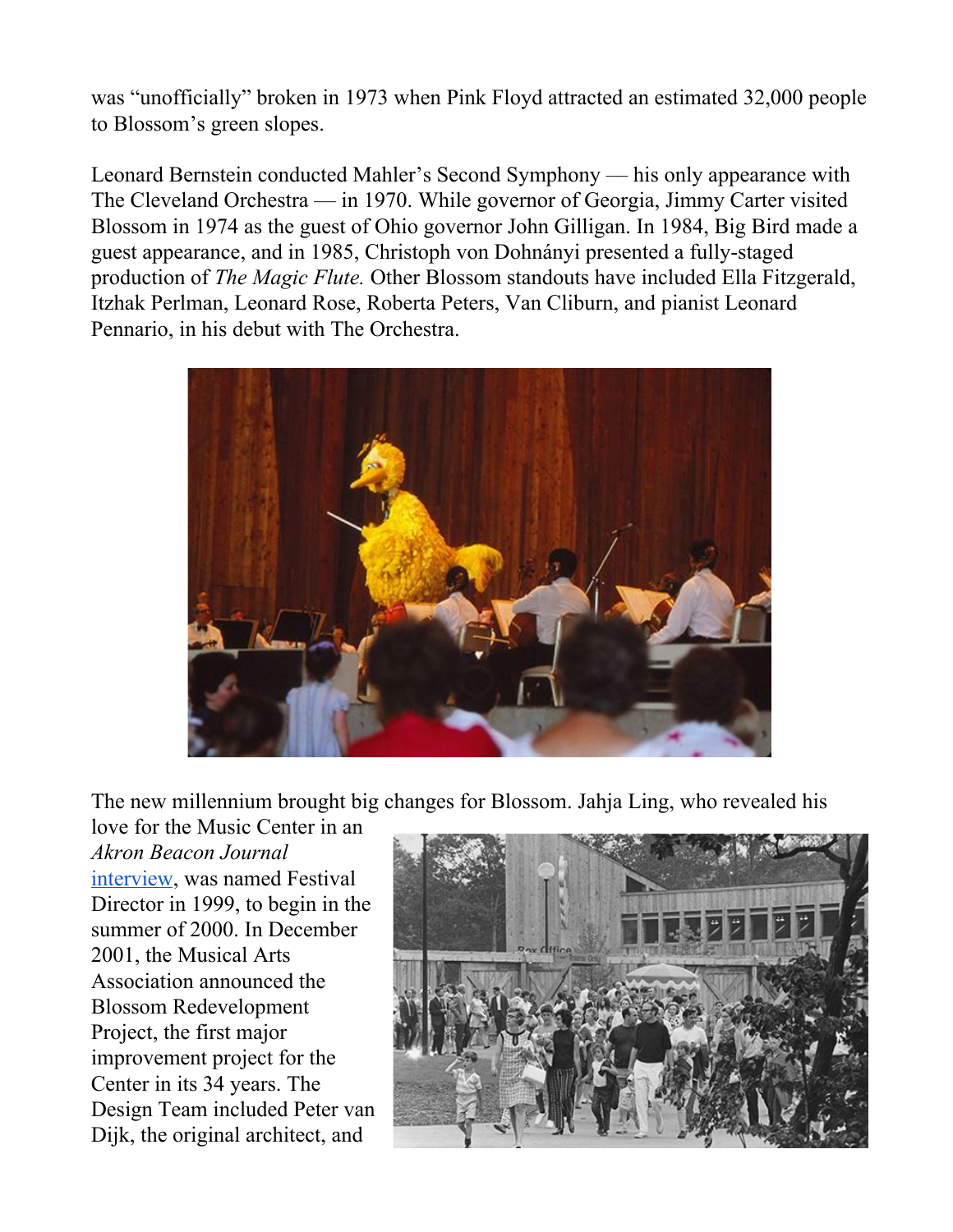the Project was finished in 2003, with a re-opening concert on July 5 conducted by Franz Welser-Möst.

In 2009, Blossom made headlines when Congress approved a partial purchase of 635 undeveloped acres, transferring the land to the Cuyahoga County National Park in an agreement that involved the Musical Arts Association, the National Park Service, and the Trust for Public Land. This sale was completed in 2011, conserving a total of 578 acres of land.



Though Blossom is officially the summer home of The Cleveland Orchestra, its concerts are not exclusively classical. In fact, Blossom's reputation as a great party venue as well as a concert venue has contributed to its infamous status in the Midwest as a musical epicenter. People can relax and mingle with fellow fans on the lawn, instead of standing packed

together in a sweaty crowd. People come back not just because of the music but because they can truly enjoy it without distractions.

From its beginning, Blossom has played host to a variety of musical styles. The "Pops" concerts, as they were first called, happened on Sundays, and were changed to the "Sunday Early Evening Concerts" in the early '80s. They then became the "Blossom Popular Classics Concerts" in the mid '80s, around 1984. In 1990, daily operations and management of special attractions was

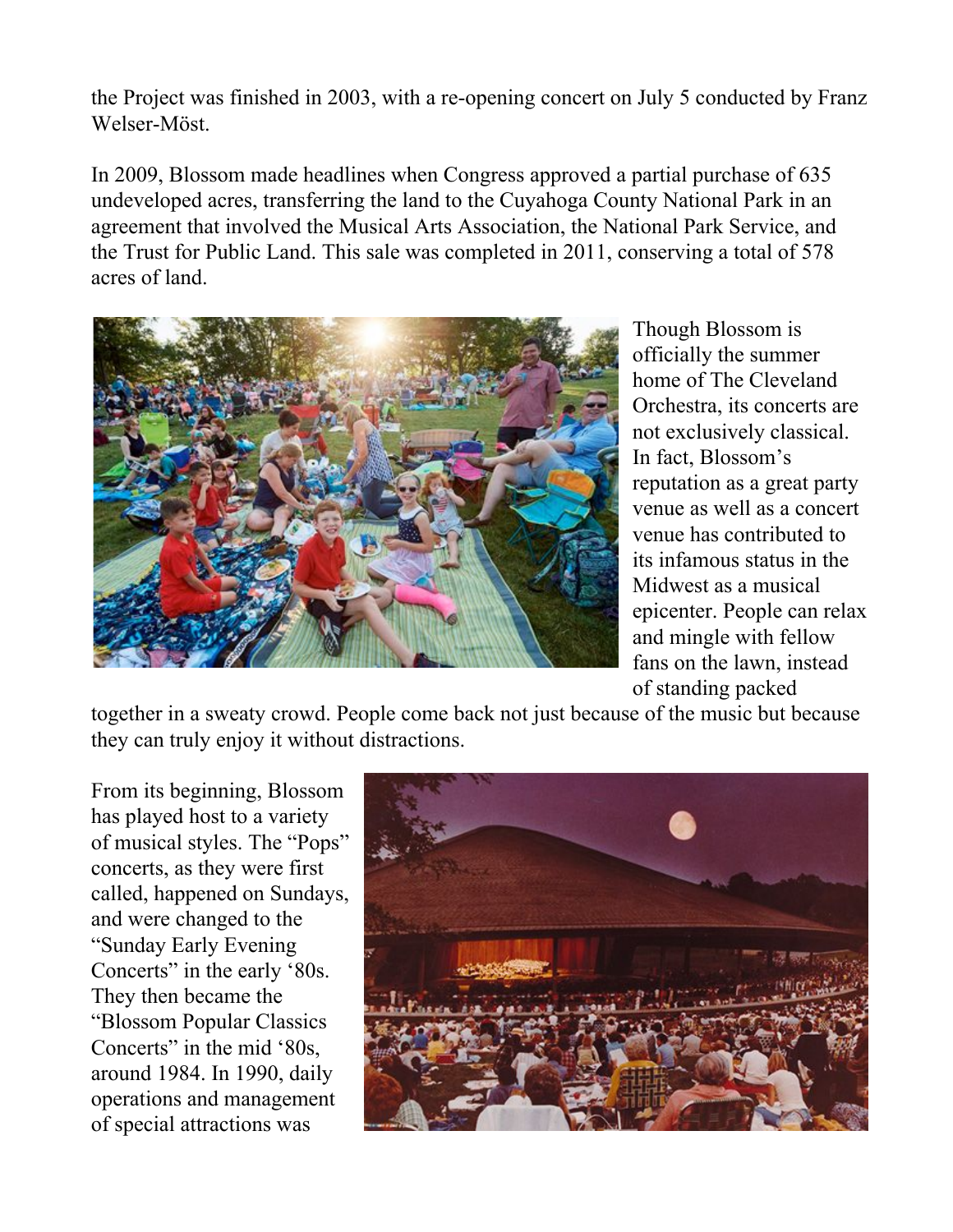turned over to MCA concerts, and later to Live Nation.

The Beach Boys, Bob Dylan, Billy Squier, Billy Idol, Cher, Chicago, Depeche Mode, Donna Summer, Earth Wind and Fire, Eric Clapton, Elton John, The Four Tops, James Taylor, Kool & the Gang, Neil Diamond, Pat Benatar, Paul Simon, Ravi Shankar, Chance the Rapper, Alice Cooper, Janis Joplin (below) Toby Keith, Aretha Franklin, Jimmy Buffett, and Radiohead have all played at Blossom. The list goes on and on –– find it [here.](https://b2.caspio.com/dp/95d3100053f79e3ec09b4d69a1f4)



Blossom's versatility is important to its history and its legacy. Not only is it the summer home for one of the nation's most respected orchestras, it brings music of all genres to a unique outdoor venue in Northeast Ohio, attracting thousands of fans locally and nationally. Whenever an artist steps onstage, they become part of a tradition of talented people who have brought vibrance and excitement to the natural beauty in the Cuyahoga valley. The area truly has a reason to be proud.

Now if only they could fix the traffic problem.

*Special thanks to Cleveland Orchestra archivist Andria Hoy for her help and guidance during the research for this series.*

*Third, fourth, and fifth photos courtesy of The Cleveland Orchestra Archives.*